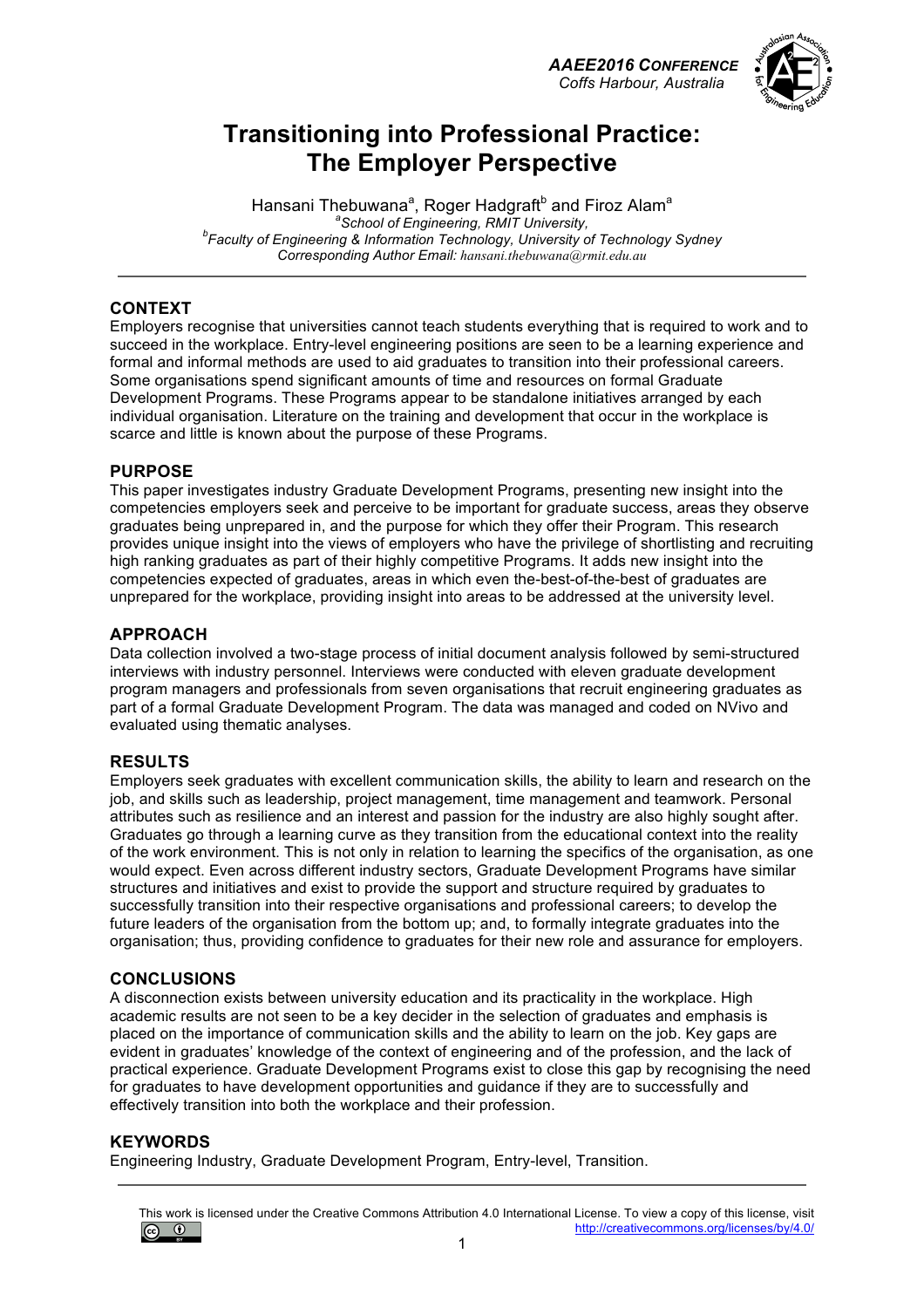# **Introduction**

The prospect of employment upon graduation of a professionally qualified degree and the establishment of a career path are key reasons for which universities exist and for which students attend universities. Commentary given by universities in this area include being 'transformed into a highly sought-after professional across industries, cultures and continents' (Monash University, 2016), being given the 'theoretic and practical knowledge and skills for professional work' (RMIT University, 2016), being given the 'confidence and skills to apply knowledge to the workplace' (Swinburne University, 2016) and 'entering the engineering profession at an advanced level with the ideal combination of technical, analytical and interpersonal skills' (University of Melbourne, 2012); the list of career opportunities and career outcomes are also endless. Each of these statements reflects a multi-dimensional view of the education, not simply restricted to the 'theoretical' aspect of engineering, recognising that the role of an engineer transcends technical knowledge and problem solving skills.

This notion is formally encoded by the accrediting body, Engineers Australia (EA), in the Stage 1 Competency Standards for the Professional Engineer, which describes the competencies that 'must be demonstrated by engineering graduates at the point of entry into the profession'. These include knowledge and skill base, engineering application abilities, and professional skills, values and attitudes (Engineers Australia (EA), 2016). Skill gaps are, nevertheless, often highlighted by employers, graduates and experienced engineers and there exists a mismatch between the graduate attributes developed at university and those required in industry (Patil, 2005; Nair, Patil, and Mertova, 2009).

Employers do recognise that universities cannot teach students everything that is required to work and succeed in the workplace and entry-level engineering positions are seen to be a learning and development experience (Katz, 2007). Some organisations also spend significant amounts of time and resources each year on formal Graduate Development Programs which offer formal and informal frameworks and methods to aid graduates to transition to the workplace. These programs are common, yet appear to be standalone initiatives arranged by individual organisations. Little research exists as to the purpose and structure of these programs (Connor and Shaw, 2008) and the transformation that occurs as graduate engineers transition from the educational context into the workplace and into their professional careers.

This paper reviews industry Graduate Development Programs, presenting new insight into employer perceptions of highly sought after graduate characteristics, areas in which they see gaps, and the purpose for which they offer their Program. This paper goes beyond current literature by investigating how graduates are supported beyond tertiary education and evaluating the perceptions of employers who have the unique opportunity of shortlisting and selecting high ranking applicants as part of their competitive recruitment process into their Graduate Development Program.

# **Methodology**

Data collection involved a two-stage process of document analysis followed by semistructured interviews. Recruitment directories were used to shortlist organisations that offer a Graduate Development Program for which graduates of undergraduate engineering degrees are eligible. With 92% of employers using their organisational website to promote their Graduate Program (Graduate Careers Australia (GCA), 2015), desktop research was conducted using information provided on organisational websites. Online data was captured and imported using NCapture and managed using qualitative data management software NVivo 10 and 11. The recruitment data was thematically analysed to determine the opportunities made available to graduates as part of the Program being advertised.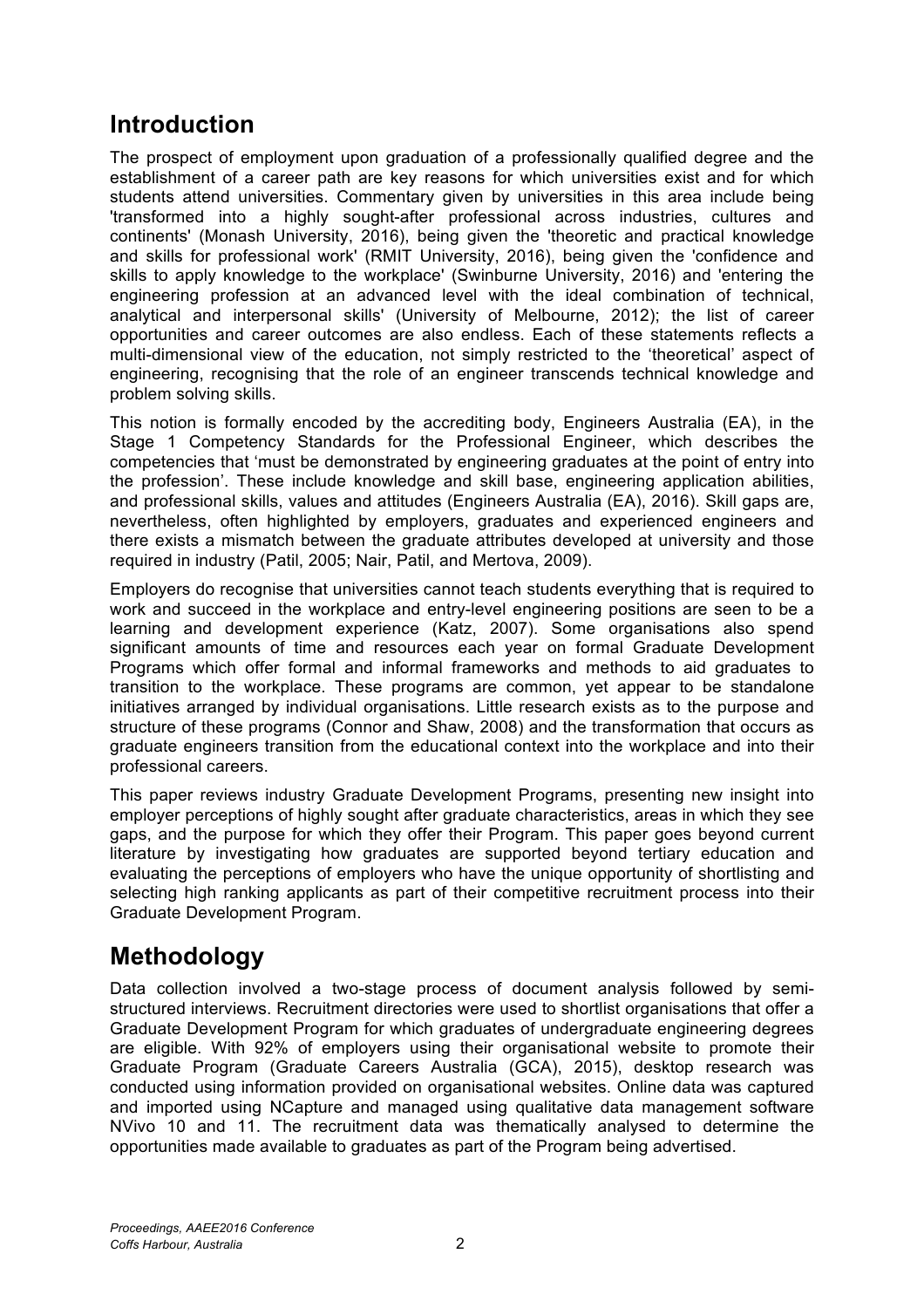Interest to take part in semi-structured interviews was obtained from seven organisations (labelled hereafter as C1 through to C7).

Semi-structured interviews were conducted with 11 personnel from 7 organisations. Interviewees were personnel involved in either managing the program or involved in managing the graduates once they begin work. All seven organisations are large enterprises with the number of employees ranging from 150 to 155,000 and each having several locations in Australia; all but one also operate internationally. All organisations are in the private sector: Construction (2), Minerals and Energy (1), Transport (1), Telecommunications (1), Fast Moving Consumer Goods (FMCG) (1) and Industrial Solutions (1). The duration of the graduate programs varies with the shortest being 1.5 years (1) and the others ranging from 2 years (3), 3 years (1) and the longest programs running for up to 4 years (2). The data was coded and evaluated using thematic analyses in NVivo.

## **Results and Discussion**

### **Recruiting graduates – What attributes are sought?**

**Technical Competency.** Technical knowledge and academic results is observed to be the key area that all employers initially consider during the recruitment process, with C2 stating "we've always been in a position where ultimately we want the best people and an initial broad indicator is that that person will have good academic marks'. C3 also states "GPA is important. It's the way we distinguish or differentiate candidates".

However, while employers agree that technical competence in essential, particularly in engineering, thinking about the context of the engineering profession and engineering in 'industry', they recognise that "[graduates] don't have a very large…practical knowledge…So what we're finding is that they've got a foundation in theories and maths and some applications but they really learn very quickly what it's like to work on real problems" (C2).

This is consistent with current literature which indicates that technical competence is important but students are limited in their ability to apply it to industry problems (Spinks, Silburn and Birchall, 2006). What is surprising is the manner in which two organisations describe how, during the recruitment stage, they consider applicants' academic results and set a minimum score for consideration, for example, a minimum overall score of 75, 80 or 85; "once we look at our cut off, we don't really go back and look at their GPA again, as long as they meet the minimum requirement" (C6). After meeting the minimum cut-off score, evaluation of the applicant is based purely on other considerations, for example, the work experience completed, ability to communicate, work in teams etc. These organisations highlight the importance they place on 'other' aspects of what a graduate has to offer and the importance of practical experience.

A key theme also arises here with five organisations describing their perception that very high academic achievement may even also be an indicator that the candidate lacks competence and experience in other non-academic areas. C6 explains that when looking at where their 'best graduates' have come from "it's not the smartest, 90+, 95+ GPA results, it's more of the middle of the road ones that are top performers". C2 describes how, in some students, "you couldn't want any better marks, almost 100 in every subject, but they didn't even meet the minimal level of communication". C6 also states "the individual who hasn't had to work, has been able to dedicate themselves 100% to their studies…to make sure they get that 99.9 and that's not necessarily the type of employee that we would be looking for. We're looking for the other individual who has the work experience". This perception appears to be new in the literature and quite significant for engineering educators, highlighting both the view of industry and the importance placed on non-technical skills for engineering success.

**Specific Skills.** Thebuwana and Hadgraft (2013) report career motivation, teamwork and interpersonal skills, and initiative to be the top three attributes mentioned in recruitment material as being sought by employers. These attributes are inclusive of the seven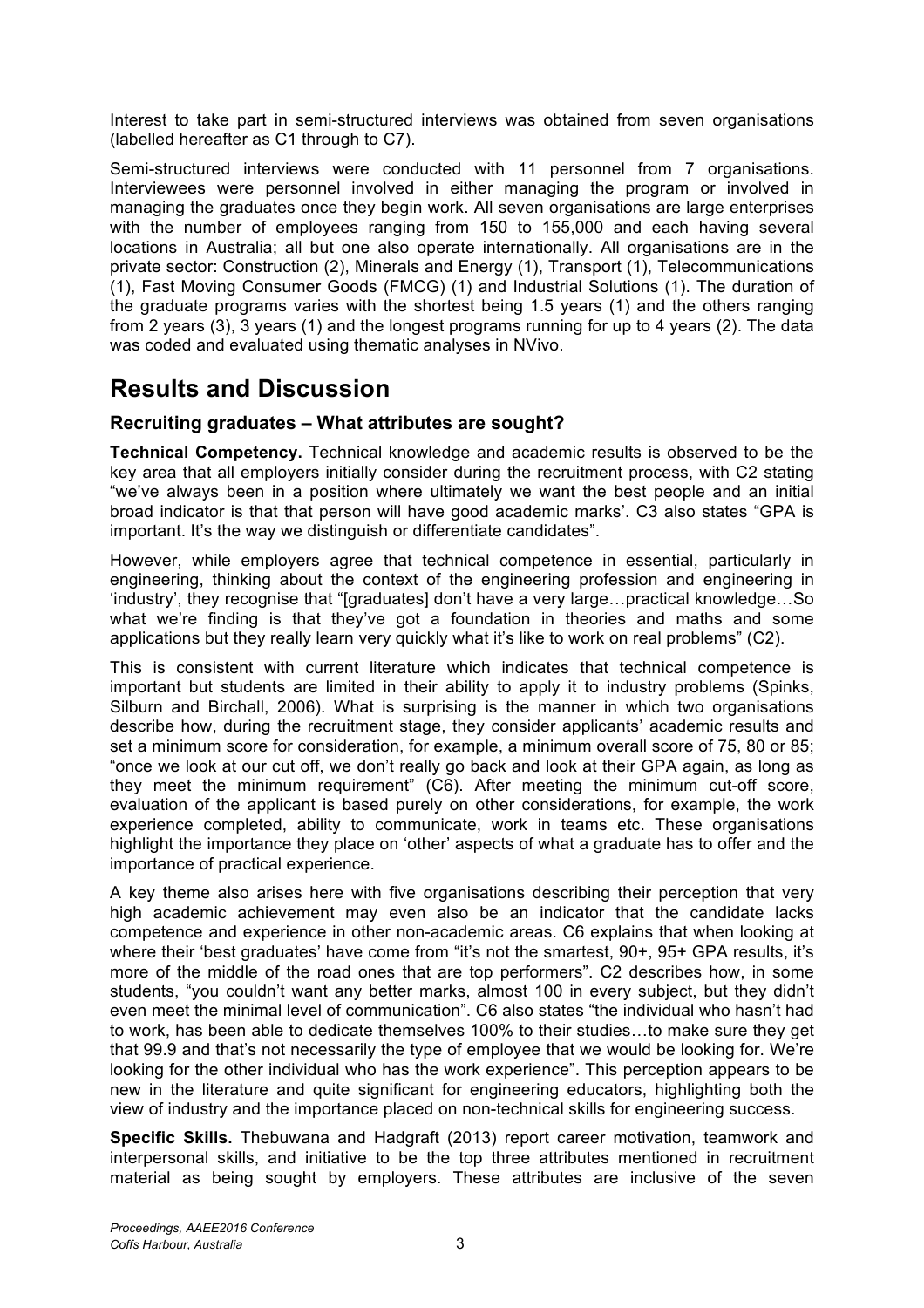organisations in their research, though interviews reveal that the value placed on them varies and other key attributes also appear to be sought at the site and selection level.

Communication skills were mentioned by four organisations to be of significant importance, in agreement with current literature (GCA, 2015; Male, Bush and Chapman, 2011; Nguyen, 1998; Riemer, 2002). C1 talks about the importance of being "comfortable talking to others in their team, comfortable talking to team leaders and other people at nearly all levels across the business". Within this theme, communication skills also involve graduates being able to build rapport, how they articulate answers and handle tricky or challenging questions (C2).

Another key area, mentioned by four organisations, was the need for graduates to be able to learn and research. C6 describes "the ability to develop and learn at a pretty quick rate is important to be able to perform on the job". Emphasis is placed on the ability for graduates to learn the intricacies of the organisation, as opposed to the concept of life-long learning or the ability to source or research information being an integral dimension of the work of an engineer as mentioned in previous literature (Jollands, Jolly, and Molyneaux, 2012).

Leadership, project management, time management and teamwork are also amongst the specific skills that were mentioned, each by at least two organisations.

**Personal Attributes.** Several personal attributes were mentioned to be of importance, with the key two being resilience and having an interest and passion for the industry. Resilience is described in this sense as having adaptability and flexibility and not being afraid of change, being comfortable in an ever changing environment. Interest and passion for the industry relates to being able to show knowledge or interest in both the organisation that the graduate is applying for and the relevant industry. Drive, motivation and the right attitude also play a part here, in agreement with, to some extent, with the finding that employers seek graduates who are able to engage in problem solving with drive and energy (Spinks et al., 2006).

The ability to relate and network was also mentioned, involving aptitudes such as being able to build relationships with others, being respectful, being able to work well in a team, being conscious of other people's ideas and beliefs and opinions (C3). C6 also describes how they have "so many different stakeholders within [the] organisation that, if you can't relate to people and if you can't work in groups…then you're going to really struggle".

### **Cream of the Crop - The reality?**

It is necessary to emphasise here the unique opportunity that the organisations involved in this research have to attract and recruit the 'best-of-the-best' of graduates into their programs. C6 mentions how they "received around 10,000 people who started an application. 6,000 of those were eligible"; C2 reflects how "it can be very difficult to short list down to potentially six applications out of 200, particularly when you start getting to the top 20 and they're all very good" and C4 describes how they "get a high level of good candidates and…generally get between 150-200 applicants. Generally speaking, all are at quite a good standard as well".

Yet, reflecting on graduate performance once hired into the program, employers acknowledge that graduates are all different and there is a "massive wide ranging level of maturity and experience" and "it's very hard to pin point and say 'this is your typical graduate'" (C1). "We find that the majority are relatively prepared" states C2. When speaking about lack of preparation, graduates are seen as lacking workplace understanding and an understanding of what their role as an engineer involves.

Some areas exist, for example, understanding of specific **organisational programs and procedures**, where it appears reasonable that graduates would not have such understanding. C7 reflects how this holistic understanding is not actually acquired until the second year of their 3-year program when they become "quite comfortable with the mechanisms, the processes that we use, the systems that we have for safety, commercial, an ability to understand how the factory works and how to get things done in the factory". C4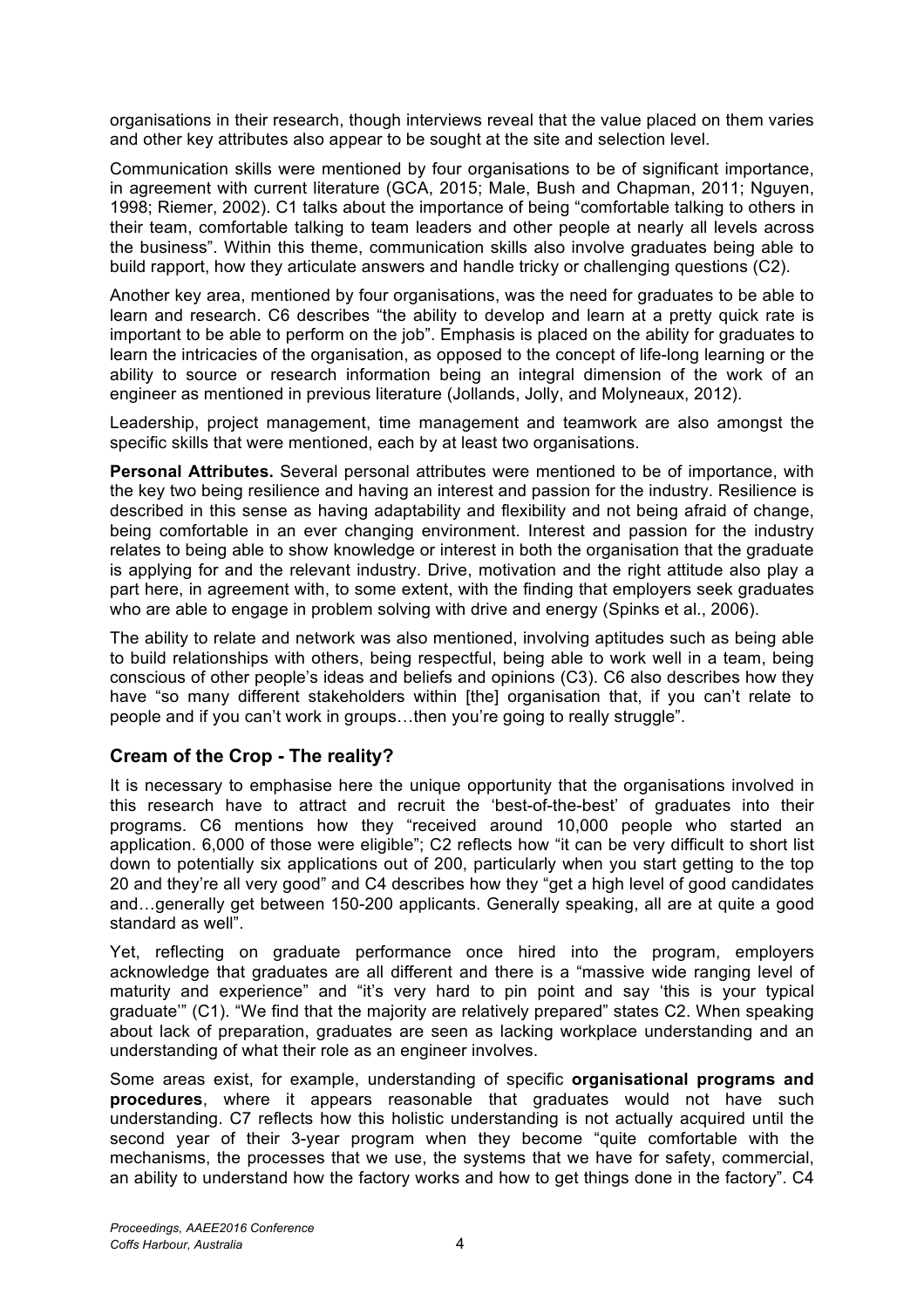also explains "particularly that first couple of months when they really know nothing and you've got to show them everything".

Another aspect of this is the concept that universities develop foundational understandings of engineering, but do not delve deeper into **specialised areas and contexts** found in industry. C4 mentions "a lot of our work is more planning related than purely engineering related, so when our graduates come in…they know 'engineering' very much, but they usually never even touched anything to do with planning". C7 also reflects that they "don't deal with a lot of detail design calculations and the application of typical engineering theory. We're often more involved in the project management, the rollout, the implementation of those things, which is an area they typically don't have much experience in".

Here, a disconnection is observed between the education that students receive at university and its **practicality in the workplace**. C1 explains that "university work is quite different from real life work, for a lack of a better term, in the sense that you're given a problem to solve on a university project and…all the data is there for you. To some extent, you don't need to interpret real information, whereas when you come into real life, you might be using drawings that are 20 years old...Or you might have incomplete information". In relation to the content covered, C5 mentions "I'm recruiting process engineers. The chemical engineering degree isn't a safety qualification but that component of the work is really important…that is one particular area that all of the graduates…don't really have a good idea."

Looking at the areas in which these expectedly high performing graduates lack competence in, there are a surprisingly alarming number that would be expected to be developed at the university level, considering both the purpose of the formal education and the importance placed on these areas by industry. The two key areas apparent here are around (i) knowledge of the context of engineering and the profession and (ii) practical experience.

In relation to understanding the **role of an engineer and context**, C1 explains, "sometimes you do get people coming in, who do believe that engineering is all about that technical side, and there are many aspects to it that need to be brought in". An example is given by C3 regarding communication skills where "while graduates may have good communication skills in general, they may need more support or development around how to communicate in a professional environment". C2 also explains "all of a sudden they're realising that the subjects that they've done in power or water or economics isn't necessarily applying to what they need to do on a day to day basis when they join us".

Further areas relating to the context of the engineering profession include monetary realities where graduates lack the understanding that "everything needs funding, everything needs to be signed off"; business skills in terms of the ability to "understand how to pitch in a particular meeting, or how to present a pack to a stakeholder group"; and, a lack of knowledge and appreciation for the interdisciplinary aspect of engineering, with C1 explaining "if they've been doing a civil engineering degree for four years, they'll think an interdisciplinary project is one that involves water engineering, structural engineering and environmental engineering…They might not realise that they'll need a mechanic to talk to, a mechanical engineer and what they need to know is different from what somebody else might need to know…that aspect of interdisciplinary work is not necessarily well understood".

Five organisations refer to the **importance of 'experience'** and the benefits that come with it in preparing graduates for the 'realities' of the engineering profession. C1 explains "that awareness of what the job actually looks like - when people have done work experience…a lot of people come with that awareness". Vacation work is another example with C2 stating that graduates who have completed vacation work "probably know more than our grads that have been here for a couple of years" and so too is on-the-job experience, with C4 describing how "[graduates] probably learn more in the first month or two here than they learnt in the four years in their undergraduate degree".

**'Practicality'** is also important here, with C7 explaining "a lot of their experience is probably not relevant to the day to day here. It is essential ultimately that they have a good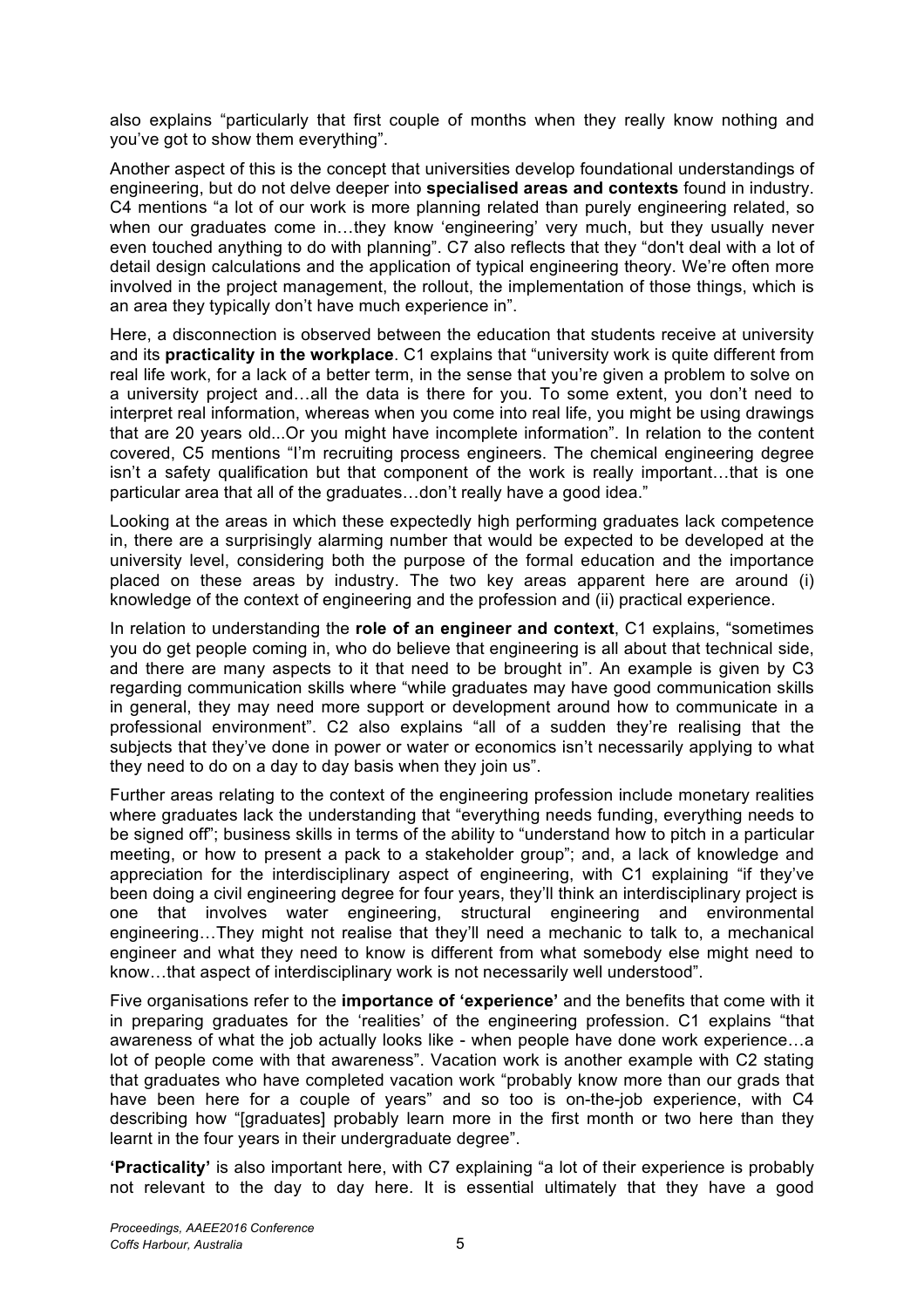fundamental understanding of that but it's not applied on a daily basis in what we're doing. We're almost teaching them a whole new skill set around the application and the hands-on". C6 also describes the importance of having awareness for how the industry operates, where, without experience, graduates "haven't had to develop relationships with multiple stakeholders in different organisations or customers…I think our grads coming in really struggle to comprehend how to interact in those environments".

Employers acknowledge that graduates are inexperienced, and aim to develop them through the Program. C2 finds that graduates are "prepared 'enough' to come and join us and, within the first few months, work out what they need to do and what their role is" and C3 explains that "it is reasonable to expect that [graduates] won't come in with a lot of that stuff". And it is here that the Graduate Development Program plays its role.

# **The Graduate Development Program**

The Programs at each of the seven organisations vary in structure and form, yet all are well embedded as the key initiative for integrating graduates into the organisation and, further, is used as a foundation to support graduates as they embark on their professional careers.

The number of graduates hired into each organisation on average per year as part of a program varies between a few to up to 170, with the number of engineering graduates hired ranging between 1 and 80. This number varies year on year depending on work flow and the economic climate, with one organisation not hiring any graduates in 2015.

At the corporate level, the program framework is the same for all graduates, regardless of their degree and discipline. All graduates, whether a business graduate or an engineering graduate, undergo the same induction and on-boarding programs. C3, however, observes a key difference around the technical development of their engineers, compared to other disciplines. For example, engineering graduates are given a technical mentor as well as a non-technical mentor, where the technical mentor's role is to nurture the graduate in order to become a Chartered Professional Engineer (CPEng).

Looking at the day-to-day management of engineering graduates, five organisations describe that each graduate has a direct link with a line manager or team leader who is responsible for their training and providing opportunities to learn, as well as ensuring they have work and are getting involved (C4). The Human Resources function, on the other hand, tends to focus on the recruitment stage, managing rotations (where applicable) and addressing issues. C5 also made the observation that graduates' experience can be limited and/or more rewarding depending on the proactiveness of their direct manager, where 'some people are more proactive on projects and some people are more proactive on training'.

### **Purpose of the Program**

The three key reasons for offering a Program include: to provide support and structure for graduates, to develop the future leaders of the organisation, and to formally integrate graduates into the organisation.

**Support and Structure.** Interviewees acknowledge the gap between the university and the workplace contexts and the importance of the graduate program in providing a framework and formal structure to bridge that gap. They also recognise that the structure needs to fade as graduates settle into the workplace, "creating a smooth transition into the workplace and the professional role" (C1). Five of the seven organisations also describe support networks to be key in providing advice and guidance. Methods include through peers and 'buddies', mentors, managers, the development team and leaders within the line of business.

**Talent pipeline.** Six of the seven organisations talk of the importance of their program to attract and develop the future leaders and managers of the organisation, thereby establishing a talent pipeline. The concept of developing graduates in 'non-engineering' areas is evident, with examples like: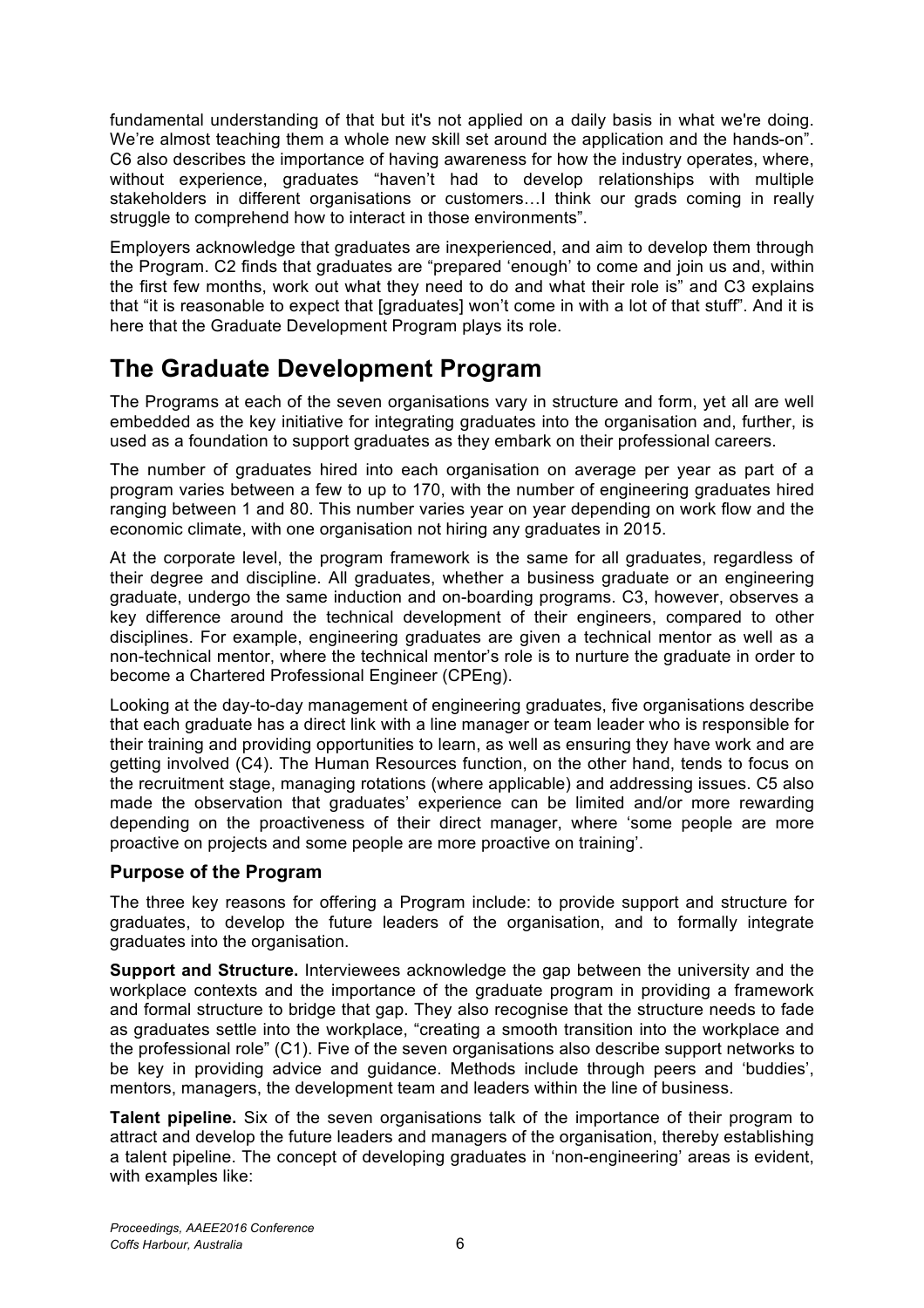*Our graduate program is really around hiring in managers of the future. For instance, I have a graduate engineer in engineering this year, but next year we're purposely taking him out of engineering and he's going to go get a broader experience outside of engineering. We're really grooming him not so much to be an engineer but to be more of a manager of the future.* (C7)

Jollands et. al. (2012) describe the importance of such skills as project management, problem solving and communication and define 'work-readiness' as a complex of generic attributes that allow graduates to apply their technical knowledge to problem identification and solving once they join the workforce. This concept of generic attributes enabling graduates to enforce their technical skills is reflected in the current research and is shown to be of paramount importance, considering industry intentions to utilise graduate skills in areas other than just the technical.

**Integration.** Integration into the organisation also appeared as a key purpose of the program in six organisations. Several aspects of this 'integration' theme exist, including the concept of giving graduates an understanding of the organisation and helping to develop an innate understanding of the organisation and its different parts as well as its culture. It also aims to give graduates an understating of 'their' place in the organisation and what their role is.

Another theme, evident in three organisations, is the concept of gaining 'assurance' by having development opportunities within the program. Organisations recognise that graduates are not 'job ready' and hence this idea of ensuring "everyone's at least got a baseline to work from, [we] set a standard, set a level of expectation" (C1). By running development opportunities for 'all' graduates, regardless of individual competence, organisations also assume confidence that graduates are now, therefore, prepared for the expectations of 'real' engineering, as opposed to what they have learnt at university. For example, "[so that] we know that they're able to write reports in that style. You know, the good old case of how I write a report at uni and how I write a report at work...different again" (C1) and "the program itself really starts to just get them into a mindset and start to enhance those skills that…they already have" (C2).

While the literature highlights the potential to integrate university and industry expectations, for example, in terms of written communication through provision of sample work and development of guides for writing workplace outputs (Milke, Upton, Koorey, O'Sullivan, Comer, 2013), universities continue to define their own standards for written communications and employers reflect here that it is reasonable to re-train graduates once in the workplace.

Following on from this, the idea of recruiting graduates into the program with the intention of being able to 'mould' and train and develop them from a starting level in the manner that the organisation requires has become apparent. C4 states "we're looking for someone who's a bit generalist…a jack of all trades, particularly at that level, because everyone's coming in with pretty limited knowledge". Culture also plays a part here whereby,

*You grow talent from within, you get people who are very much aligned culturally with the way the business works. When you're bringing people from external, there can sometimes be problems in understanding [our] way of doing things and the culture and the values that we have. (C7)*

Three organisations also touched on the 'networking' aspect of the graduate program as being a key benefit. Here, the opportunity to get to know other graduates in a similar starting position is important. C6 highlights a benefit of having a solid network of individuals "who you can relate to and speak with across the organisation" and its importance in career progression, whereby graduates would, "five years from now, they'll still have individuals within the business, who work in different parts of the business, who they're able to leverage to, ask questions, to get favours done or whatever it might be, that network is 'so' important and they're so lucky that they've got that network".

**Development.** A key aim is also to offer development opportunities to graduates in areas of gaps in competence, as well as areas that the organisation places particular importance on.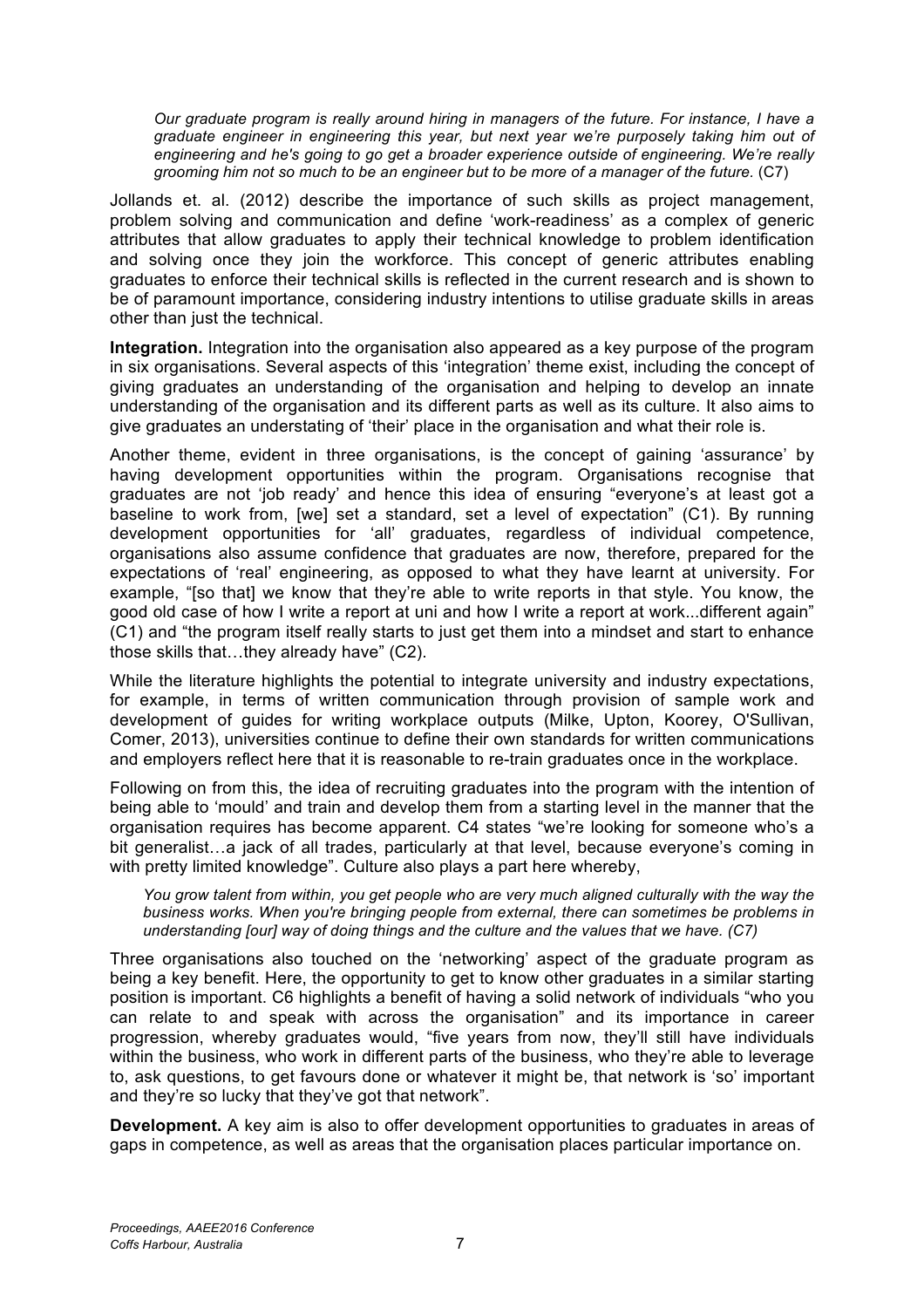*We've realised that when graduates join us, they don't have the skill sets, or full developed skill sets, that we're after, so we need to take responsibility in doing that. (C2)*

C2 sees engineering graduates as "someone with fairly raw skills and foundational knowledge" whom they aim to develop to become more technically competent and in areas of managing projects and becoming an expert in their field. This is also agreed by C3, who aims to develop graduates in terms of both technical and non-technical capability.

Two organisations also made reference to the 70:20:10 Framework for learning and development (70:20:10 Forum, 2016) and the importance of 'on the job' work and "actually getting out there and doing that sort of work" (C7). It is also apparent that the 'development' being referred to focuses on soft skills while backing up technical development (C2).

### **Implications**

Criteria used by industry in selecting high potential graduates do not solely rely on academic transcripts and technical knowledge; other competencies are sometimes given greater value. Graduates go through a learning curve as they transition into the reality of the work

environment, but this is not only in relation to learning the specifics of the organisation, as one would expect. There is a disconnection between the education received at university and its practicality in the workplace. Key gaps exist in the form of graduates' knowledge of the context of engineering and the profession and lack of practical experience.

'If universities state that their engineering graduates will be work ready, then there is an obligation to ensure that graduates are, in fact, work ready.'

Looking holistically at these Programs and employer perceptions of graduate preparedness, it is clear that graduate engineers are often not prepared for the transition from the formal education context to industry. This is significant considering this research reports on feedback regarding graduates who are seen by industry to be the best-of-the-best, sometimes selected from a pool of 200, or even 6000, applicants, yet, are still seen to lack competence and preparedness for their work at the point of entry into the profession and sometimes even until two years of experience in the role.

Employers acknowledge that experience in the role and undertaking the development opportunities offered addresses these issues; however, certain areas could be addressed by education providers, considering the importance placed on them. These include giving students the opportunity to develop 'soft-skills' e.g. communication skills, as part of their degree. This does not only refer to general areas such as report writing or presenting in front of peers, but giving students the understanding of the engineering context and the role of an engineer in being able to speak to people at different levels of an organisation or how to build rapport with team members and other stakeholders. It also involves universities recognising that students' personal attributes also play a key part in this transition, especially considering industry intentions of placing graduates into non-technical roles.

There also exists the need to provide students with an awareness for the realities of the engineering profession. By considering the areas in which industry recognises graduates to be ill-prepared and the reasons for why industry operate Graduate Development Programs, it is evident that there exists a learning curve that sometimes takes up to three years to master. **University needs to address this gap, which exists between what students are taught to expect of the profession and what the 'reality' actually is.** Upon completion of an engineering degree, graduates disperse and find their careers in hundreds of different organisations and industries; yet, university offers a one-size-fits-all engineering degree. There are practicalities to this and, clearly, university education cannot be expected to address the specific future needs of all of its students. However, if universities state that their engineering graduates will be work ready, then there is an obligation to ensure that graduates are, in fact, work ready.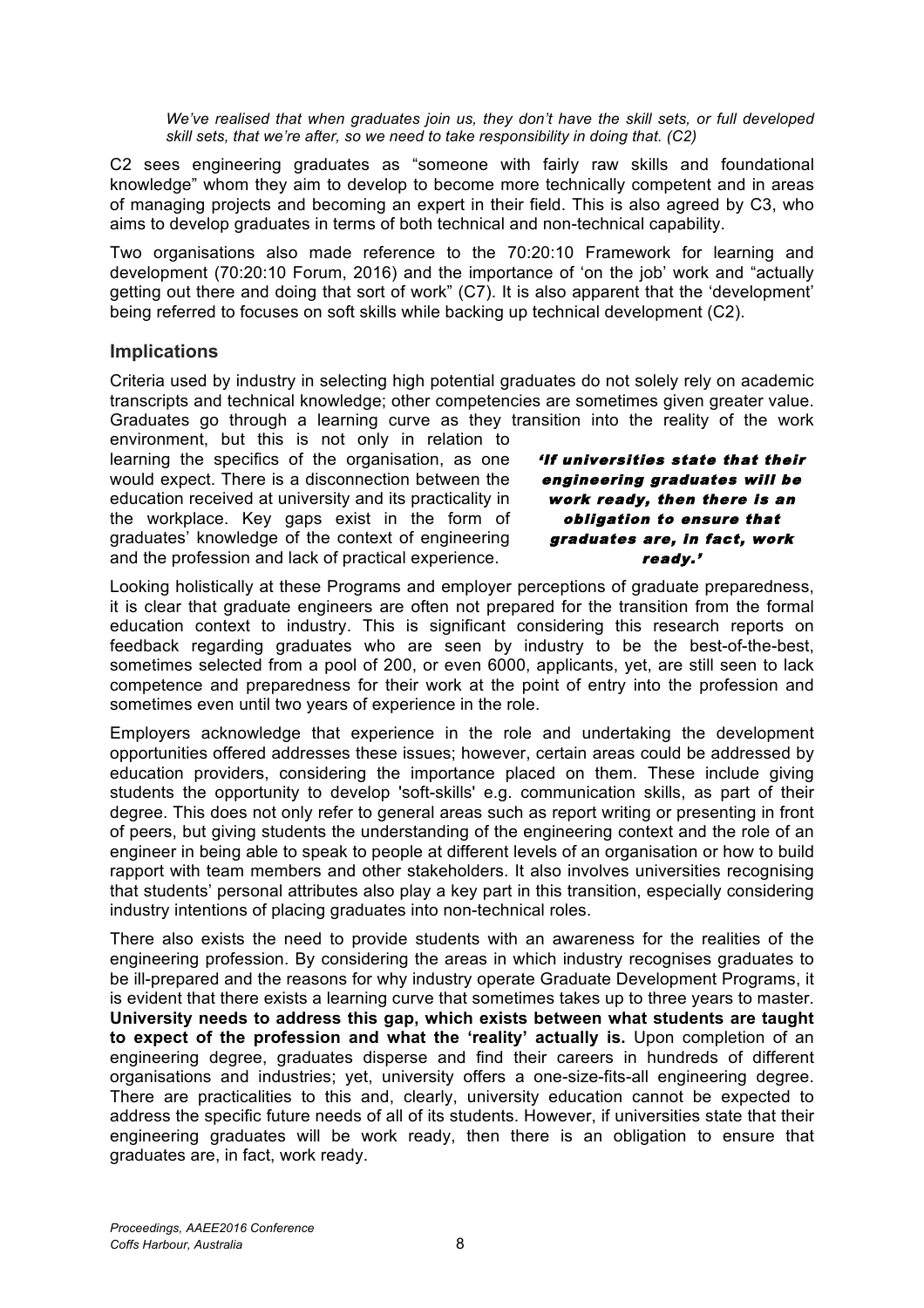The current interviews suggest the following three ways of starting to address this:

- (i) Give students a more holistic awareness of what the role of an engineer involves and the importance of both technical and non-technical competencies. This would not only aid to reduce the gap in expectation experienced when transitioning to work but, ideally, also lead to students better understanding the importance of taking ownership for their own learning and development right from the beginning of their degrees. They may be more willing and engaged in, for example, taking part in teamwork; they may take more initiative in finding work experience, or simply be more willing to take part in seeking opportunities to develop non-technical skills.
- (ii) Acknowledge the importance of practical experience, by not only providing, but also encouraging students to take part in such experiences. This includes

*Steps to reduce the gap between what is taught at university and workplace 'realities':*

- § *Give students a holistic awareness of what the role of an engineer involves.*
- § *Emphasise the practical importance of both technical and non-technical competencies.*
- § *Offer and encourage practical work experience for greater insight into workplace realities.*
- § *Offer and encourage networking opportunities.*

vacation programs, which can be competitive to find, but also internships, work integrated learning, voluntary work, industry based projects, community based projects, etc. These experiences are seen by employers to provide greater insight into workplace realities.

(iii) Provide all engineering students with the opportunity to network with engineering graduates and other professional engineers. It is important here to both provide this opportunity and also to encourage students to take part, highlighting the vast amount of insight to be gained from experienced engineers in industry and the emphasis industry places on networking. Mentoring is also important, whereby students can gain valuable insight into the experiences of graduates.

## **Limitations and Recommendations**

This research focuses on the perspective of graduate development program managers and the managers of graduates and would benefit from gaining future insights from the engineering graduates themselves. This would give a more holistic view of such programs and the graduates experiences of their transition to work. It would be appropriate to speak to graduates at different stage of the graduate program, as insights would vary with experience.

Investigation into differences across industry sectors would also be beneficial. In this research, the 'consultancy' and 'industry' sectors were investigated. While the concept of 'billability' was seen in consultancy organisations, other aspects of the programs seem to be similar. It would be beneficial to investigate whether there are any significant variations to the programs offered by the government sector and the type of graduates they seek to recruit.

It is also acknowledged that not all engineering graduates have the opportunity to enter an organisation via a formal graduate development program. These graduates may not be offered the opportunities available as part of a program, yet they do undergo the same issues faced by all graduates entering industry. It would be valuable to see how these graduates experience this transition and their preparedness for it.

# **Conclusions**

Technical competence is important and so too are personal and professional attributes, as supported by other literature and current accreditation requirements. Employers place a significant interest in seeking graduates with excellent communication skills (both written and verbal, including other aspects such as being able to build rapport), the ability to learn and research on the job and other skills such as leadership, project management, time management and teamwork. Personal attributes such as resilience and an interest and